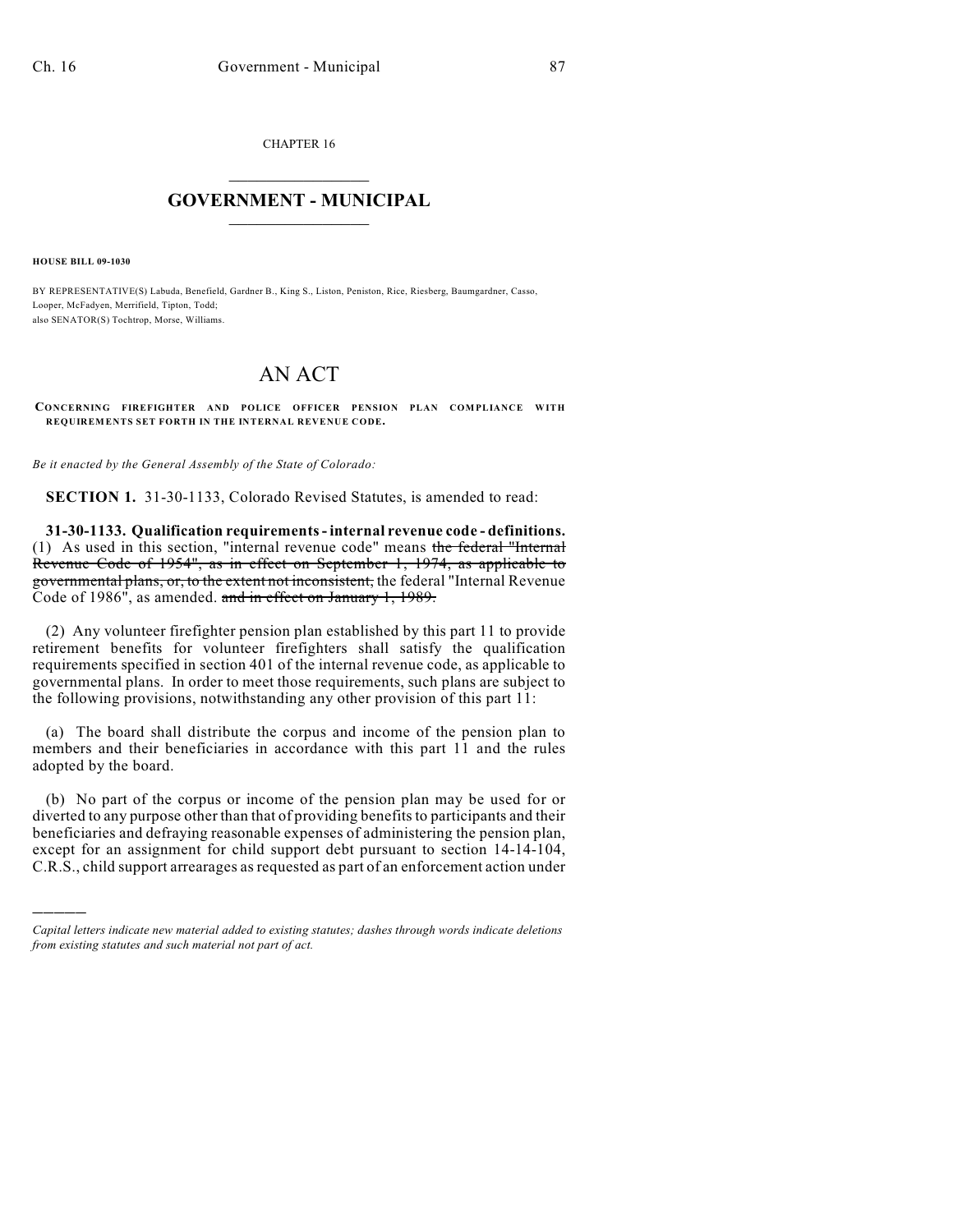88 Government - Municipal Ch. 16

article 5 of title 14, C.R.S., or child support arrearages that are the subject of enforcement services provided under section 26-13-106, C.R.S., and except for income assignments for child support purposes pursuant to section 14-14-111.5, C.R.S., and a writ of garnishment that is the result of a judgment taken for arrearages for child support or for child support debt.

(c) Forfeitures arising from severance of employment, death, or any other reason may not be applied to increase the benefits any member would otherwise receive under this part 11.

(d) If the pension plan is terminated, or if all contributions to the pension plan are permanently discontinued, the rights of each affected member to the benefits accrued at the date of the termination or discontinuance, to the extent then funded, are nonforfeitable.

(e) Upon attaining the eligibility requirements for a benefit, a member shall be fully vested in the benefits such member has accrued.

(f) All benefits paid from the pension plan shall be distributed in accordance with the requirements of section  $401$  (a)  $(9)$  of the internal revenue code and the regulations promulgated under thatsection. In order to meet those requirements, the pension plan is subject to the following provisions:

(I) The life expectancy of a member, the member's spouse, or the member's beneficiary shall not be recalculated after the initial determination of the amount of benefits that are payable.

(II) If a member dies before the distribution of the member's benefits has begun, distributions to beneficiaries must begin no later than December 31 of the calendar year immediately following the calendar year in which the member died.

(III) The amount of an annuity paid to a member's beneficiary may not exceed the maximum determined under the incidental death benefit requirement of the internal revenue code.

(g) Benefits paid under any pension plan may not exceed the limitations specified by section 415 of the internal revenue code, including the special rule under section 415 (b) (10) of the internal revenue code.

(h) The compensation taken into account under this part 11 may not exceed the applicable amount under section  $401$  (a) (17) of the internal revenue code.

(i) Any distributee who is entitled to an eligible rollover distribution, as defined in section  $402$  (c) (4) of the internal revenue code, from the statewide pension plan on and after January 1, 1993, may elect to have the portion of such distribution that would otherwise be included in the gross income of the distributee for federal income tax purposes transferred directly to an eligible retirement plan, as defined in section 402 (c)  $(8)$  (B) of the internal revenue code, designated by the distributee.

(3) A BOARD MAY ADOPT ANY PROVISION FOR A PLAN THAT IS NECESSARY TO COMPLY WITH THE INTERNAL REVENUE CODE.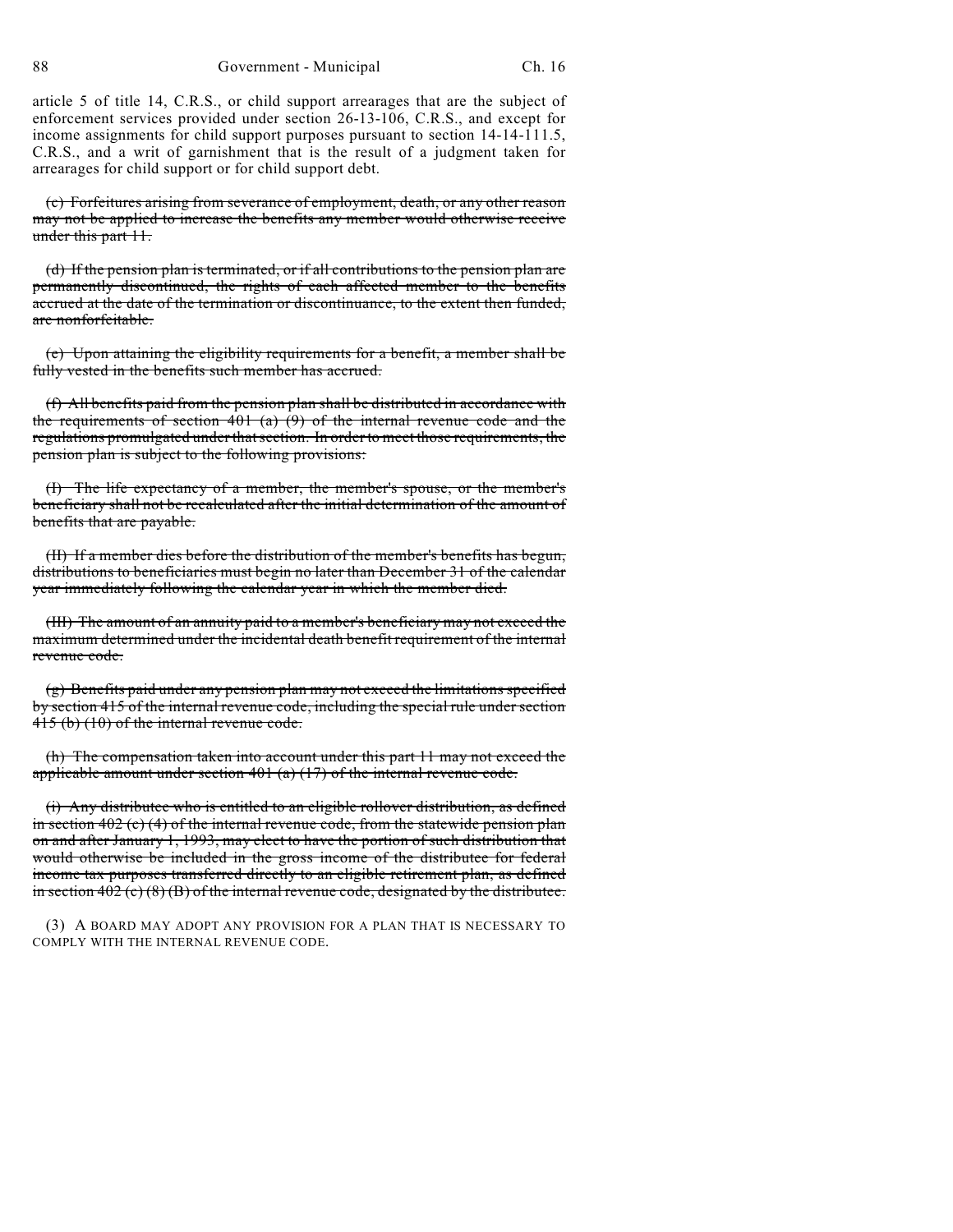**SECTION 2.** 31-30.5-102 (1), Colorado Revised Statutes, is amended, and the said 31-30.5-102 is further amended BY THE ADDITION OF A NEW SUBSECTION, to read:

**31-30.5-102. Definitions.** As used in this article, unless the context otherwise requires:

(1) "Board" means the board of trustees established as the governing body of the firefighters' or police officers' old hire pension fund as provided in sections 31-30.5-202 and 31-30.5-203 "AFFILIATED BOARD" MEANS ANY BOARD AFFILIATED, AS SPECIFIED IN SECTION 31-31-701, WITH THE FIRE AND POLICE PENSION ASSOCIATION CREATED IN SECTION 31-31-201.

(1.5) "BOARD" MEANS THE BOARD OF TRUSTEES ESTABLISHED AS THE GOVERNING BODY OF THE FIREFIGHTERS' OR POLICE OFFICERS' OLD HIRE PENSION FUND AS PROVIDED IN SECTIONS 31-30.5-202 AND 31-30.5-203.

**SECTION 3.** 31-30.5-212, Colorado Revised Statutes, is REPEALED AND REENACTED, WITH AMENDMENTS, to read:

**31-30.5-212. Qualification requirements - internal revenue code - definitions.** (1) AS USED IN THIS SECTION, "INTERNAL REVENUE CODE" MEANS THE FEDERAL "INTERNAL REVENUE CODE OF 1986", AS AMENDED.

(2) OLD HIRE PENSION PLANS SHALL SATISFY THE QUALIFICATION REQUIREMENTS SPECIFIED IN SECTION 401 OF THE INTERNAL REVENUE CODE, AS APPLICABLE TO GOVERNMENTAL PLANS.

(3) A BOARD, AS DEFINED IN SECTION 31-30.5-102 (1.5), MAY ADOPT ANY PROVISION FOR AN OLD HIRE PENSION PLAN THAT IS NECESSARY TO COMPLY WITH THE INTERNAL REVENUE CODE.

(4) (a) THE BOARD OF DIRECTORS OF THE FIRE AND POLICE PENSION ASSOCIATION ESTABLISHED BY SECTION 31-31-201 MAY CREATE A MASTER PLAN DOCUMENT FOR OLD HIRE PENSION PLANS AND MAY SUBMIT THE MASTER PLAN DOCUMENT TO THE INTERNAL REVENUE SERVICE FOR A DETERMINATION OF ITS STATUS AS A QUALIFIED PLAN UNDER THE INTERNAL REVENUE CODE. THE MASTER PLAN DOCUMENT SHALL INCLUDE PROVISIONS NECESSARY TO COMPLY WITH THE INTERNAL REVENUE CODE.

(b) THE BOARD OF DIRECTORS OF THE FIRE AND POLICE PENSION ASSOCIATION ESTABLISHED BY SECTION 31-31-201 MAY:

(I) AMEND THE MASTER PLAN DOCUMENT AS MAY BE NECESSARY TO COMPLY WITH THE INTERNAL REVENUE CODE; AND

(II) REQUIRE AN AFFILIATED BOARD TO ADOPT THE MASTER PLAN DOCUMENT OR TO OBTAIN INTERNAL REVENUE SERVICE APPROVAL FOR ITS OLD HIRE PENSION PLAN.

(c) NOTHING IN THIS SUBSECTION (4) SHALL PRECLUDE AN AFFILIATED BOARD FROM SUBMITTING ITS PLAN DOCUMENT TO THE INTERNAL REVENUE SERVICE FOR A DETERMINATION OF ITS PLAN DOCUMENT'S STATUS AS A QUALIFIED PLAN UNDER THE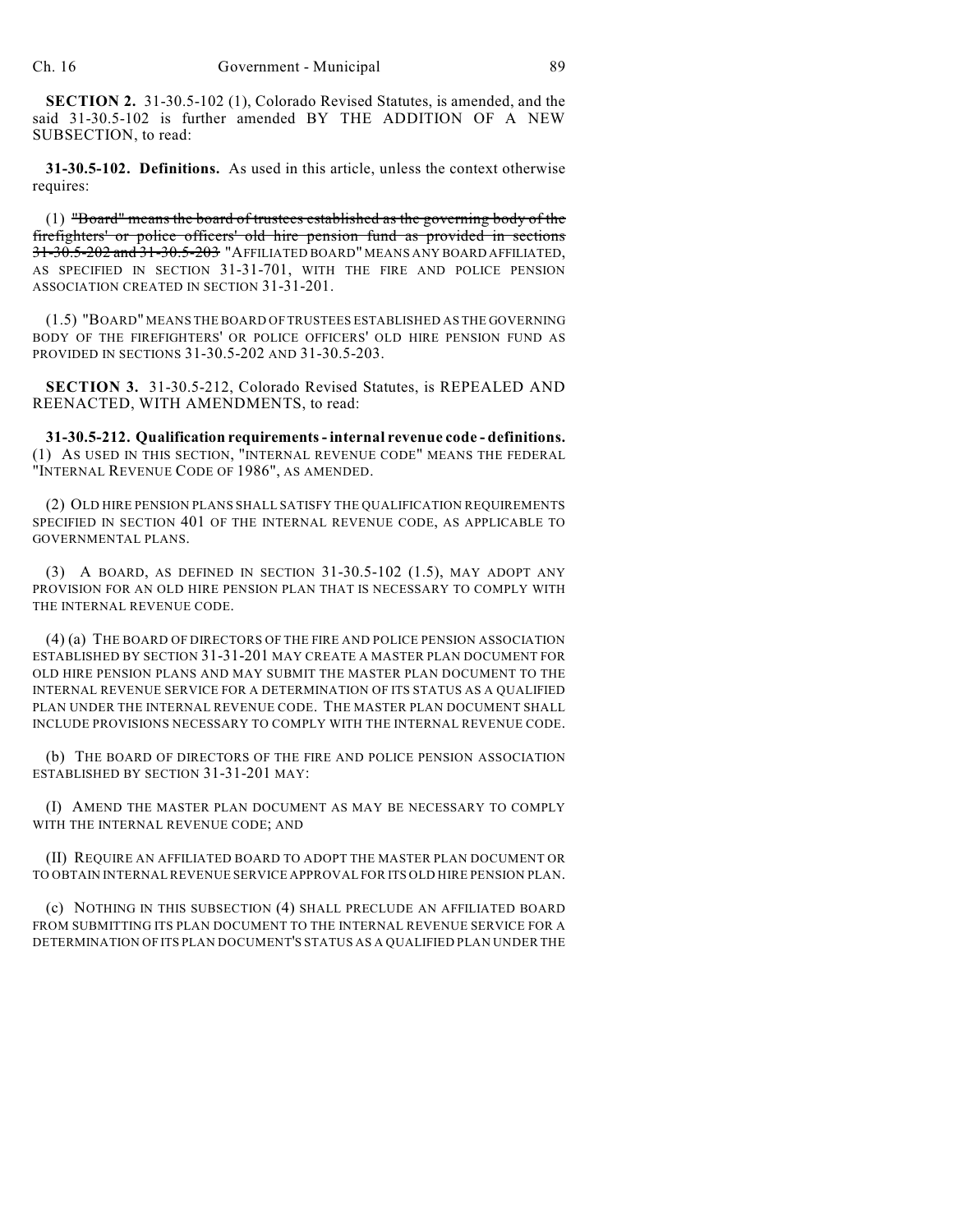## INTERNAL REVENUE CODE.

(5) THE OLD HIRE PENSION FUNDS ESTABLISHED BY THIS ARTICLE SHALL BE HELD IN TRUST FOR THE BENEFIT OF OLD HIRE MEMBERS AND OTHER PERSONS ENTITLED TO BENEFITS. NO PART OF THE CORPUS OR INCOME OF A PENSION FUND SHALL BE USED FOR OR DIVERTED TO PURPOSES OTHER THAN FOR THE EXCLUSIVE BENEFIT OF OLD HIRE MEMBERS OR OTHER PERSONS ENTITLED TO BENEFITS FROM THE PENSION FUND AND FOR EXPENSES INCIDENT TO OPERATION OF THE PENSION FUND. NO PERSON SHALL HAVE ANY INTEREST IN OR RIGHT TO ANY PART OF THE CORPUS OR EARNINGS OF THE PENSION TRUST EXCEPT AS EXPRESSLY PROVIDED, INCLUDING ASSIGNMENTS FOR CHILD SUPPORT PURPOSES AS PROVIDED FOR IN SECTION 14-14-104, C.R.S., CHILD SUPPORT ARREARAGES AS REQUESTED AS PART OF AN ENFORCEMENT ACTION UNDER ARTICLE 5 OF TITLE 14, C.R.S., OR CHILD SUPPORT ARREARAGES THAT ARE THE SUBJECT OF ENFORCEMENT SERVICES PROVIDED UNDER SECTION 26-13-106, C.R.S., INCOME ASSIGNMENTS FOR CHILD SUPPORT PURPOSES PURSUANT TO SECTION 14-14-111.5,C.R.S., WRITS OF GARNISHMENT THAT ARE THE RESULT OF A JUDGMENT TAKEN FOR ARREARAGES FOR CHILD SUPPORT OR FOR CHILD SUPPORT DEBT, AND PAYMENTS MADE IN COMPLIANCE WITH A PROPERLY EXECUTED COURT ORDER APPROVING A WRITTEN AGREEMENT ENTERED INTO PURSUANT TO SECTION 14-10-113 (6), C.R.S.

**SECTION 4.** 31-31-204 (3), Colorado Revised Statutes, is amended to read:

**31-31-204. Defined benefit system.** (3) **Qualification requirements - internal revenue code - definitions.** (a) As used in this **section** SUBSECTION (3), "internal revenue code" means the federal "Internal Revenue Code of 1954", as in effect on September 1, 1974, if permitted with respect to governmental plans, or, to the extent not inconsistent with the federal "Internal Revenue Code of 1954", as in effect on September 1, 1974, "internal revenue code" means the federal "Internal Revenue Code of 1986", as amended. and in effect on January 1, 1989.

(b) The defined benefit system and each of the plans established by part 2, 4, 7, or 11 of this article included within the system shall satisfy the qualification requirements specified in section 401 of the internal revenue code, as applicable to governmental plans. In order to meet those requirements, the statewide defined benefit plan is subject to the following provisions, notwithstanding any other provision of this article:

(I) The board shall distribute the corpus and income of the pension plan to members and their beneficiaries in accordance with this article and the plan documents and rules adopted by the board.

(II) No part of the corpus or income of the pension plan may be used for or diverted to any purpose other than that of providing benefitsto participants and their beneficiaries, including assignments for child support purposes as provided for in section 14-14-104, C.R.S., child support arrearages as requested as part of an enforcement action under article 5 of title 14, C.R.S., or child support arrearages that are the subject of enforcement services provided under section 26-13-106, C.R.S., income assignments for child support purposes pursuant to section 14-14-111.5, C.R.S., writs of garnishment that are the result of a judgment taken for arrearages for child support or for child support debt, and payments made in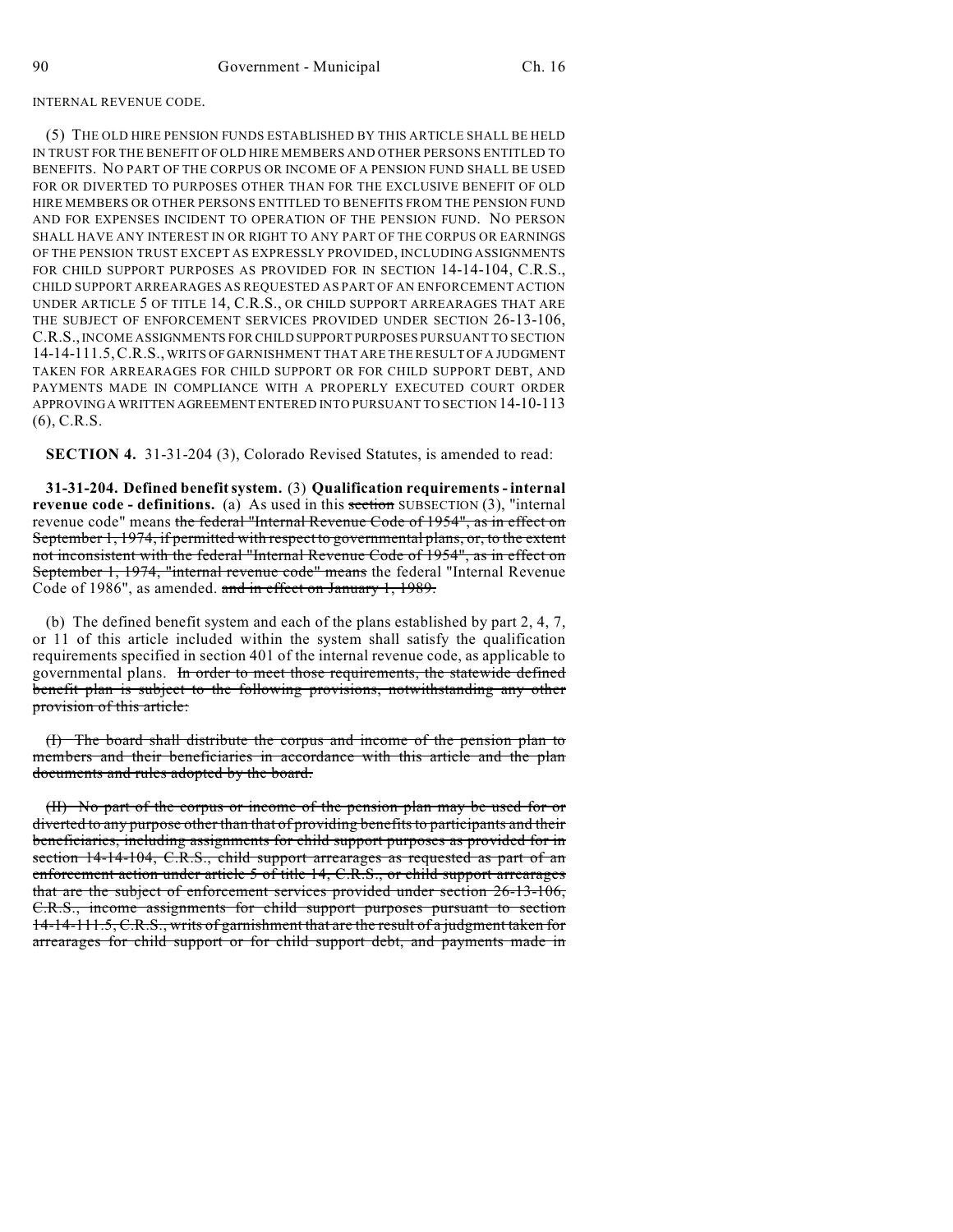compliance with a properly executed court order approving a written agreement entered into pursuant to section 14-10-113 (6), C.R.S., and defraying reasonable expenses of administering the plan.

(III) Forfeitures arising from severance of employment, death, or any other reason shall not be applied to increase the benefits any member would otherwise receive under this article.

(IV) If the pension plan is terminated, or if all contributions to the pension plan are permanently discontinued, the rights of each affected member to the benefits accrued at the date of the termination or discontinuance, to the extent then funded, are nonforfeitable.

(V) All benefits paid from the pension plan shall be distributed in accordance with the requirements of section  $401$  (a) (9) of the internal revenue code and the regulations promulgated under that section. In order to meet those requirements, the pension plan is subject to the following provisions:

(A) The life expectancy of a member, the member's spouse, or the member's beneficiary shall not be recalculated after the initial determination for purposes of determining benefits.

(B) If a member dies before the distribution of the member's benefits has begun, distributions to beneficiaries shall begin no later than December 31 of the calendar year immediately following the calendar year in which the member died.

(C) The amount of an annuity paid to a member's beneficiary may not exceed the maximum determined under the incidental death benefit requirement of the internal revenue code.

(VI) Benefits paid under the defined benefit system established by this part 2 may not exceed the limitations specified by section 415 of the internal revenue code.

(VII) The compensation taken into account under this part 2 may not exceed the applicable amount under section  $401$  (a)  $(17)$  of the internal revenue code.

(VIII) Any distributee who is entitled to an eligible rollover distribution, as defined in section 402 (c) (4) of the internal revenue code, from the statewide pension plan on and after January 1, 1993, may elect to have the portion of such distribution that would otherwise be included in the gross income of the distributee for federal income tax purposes transferred directly to an eligible retirement plan, as defined in section  $402$  (c) (8) (B) of the internal revenue code, designated by the distributee.

(IX) Upon attaining the eligibility requirements for a benefit, a member shall be fully vested in the benefits such member has accrued.

(c) THE BOARD MAY ADOPT ANY PROVISION FOR A PLAN ESTABLISHED BY PART 2, 4, 7, OR 11 OF THIS ARTICLE THAT IS NECESSARY TO COMPLY WITH THE INTERNAL REVENUE CODE.